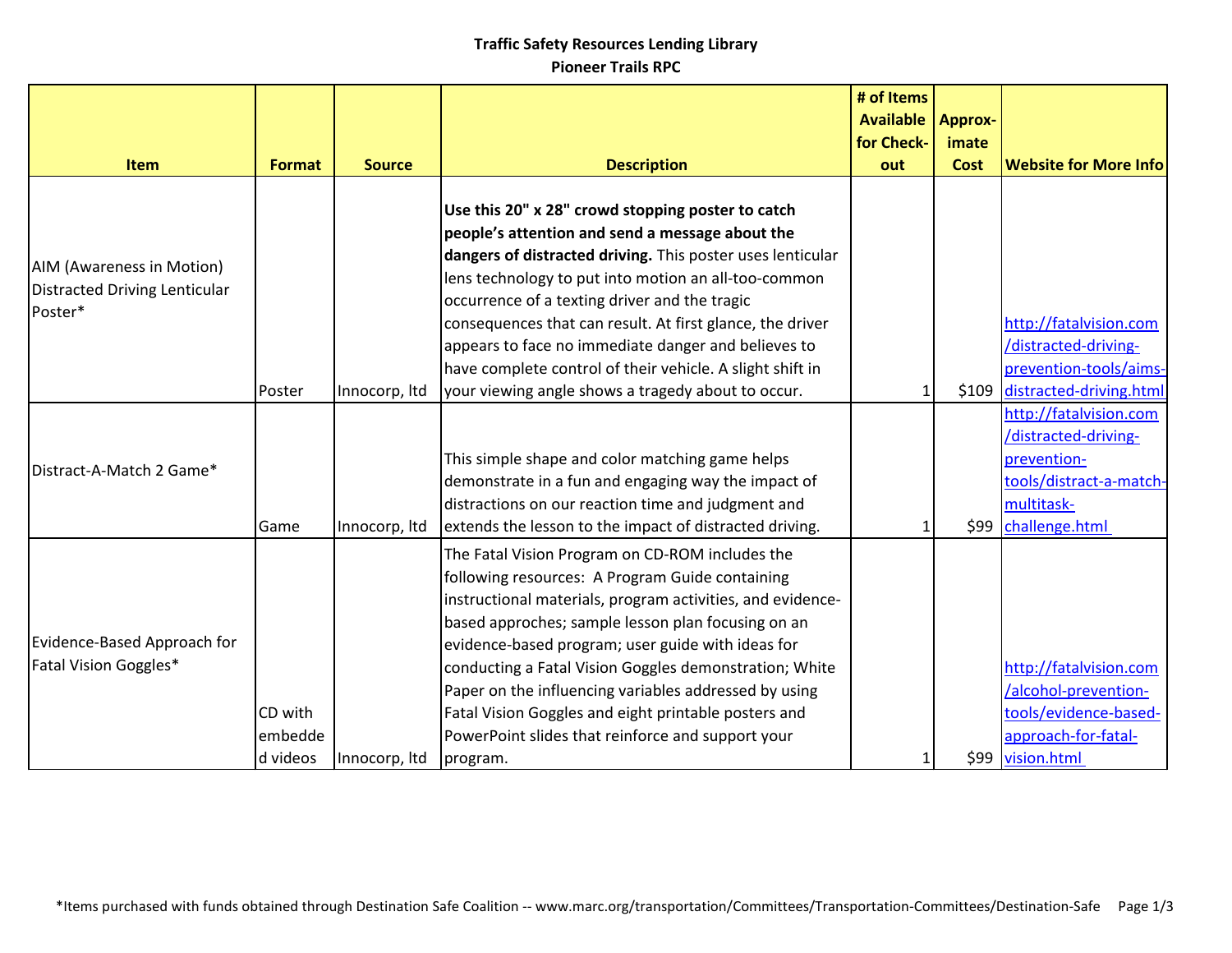|                                          |               |                                          |                                                                                                                                                                                                                                                                                                                                                                                                                                                                                                                                                                                                                                                  | # of Items<br><b>Available</b> | <b>Approx-</b>       |                                                                      |
|------------------------------------------|---------------|------------------------------------------|--------------------------------------------------------------------------------------------------------------------------------------------------------------------------------------------------------------------------------------------------------------------------------------------------------------------------------------------------------------------------------------------------------------------------------------------------------------------------------------------------------------------------------------------------------------------------------------------------------------------------------------------------|--------------------------------|----------------------|----------------------------------------------------------------------|
| <b>Item</b>                              | <b>Format</b> | <b>Source</b>                            | <b>Description</b>                                                                                                                                                                                                                                                                                                                                                                                                                                                                                                                                                                                                                               | for Check-<br>out              | imate<br><b>Cost</b> | <b>Website for More Info</b>                                         |
|                                          |               |                                          | The internationally popular hands-on prevention tool                                                                                                                                                                                                                                                                                                                                                                                                                                                                                                                                                                                             |                                |                      |                                                                      |
|                                          |               |                                          | used to educate people of all ages about the                                                                                                                                                                                                                                                                                                                                                                                                                                                                                                                                                                                                     |                                |                      |                                                                      |
| <b>Fatal Vision Bronze Label</b>         |               |                                          | consequences of alcohol misuse and abuse. Fatal Vision®                                                                                                                                                                                                                                                                                                                                                                                                                                                                                                                                                                                          |                                |                      |                                                                      |
| Goggles*                                 |               |                                          | Goggles use special lens technology that allows the                                                                                                                                                                                                                                                                                                                                                                                                                                                                                                                                                                                              |                                |                      | http://fatalvision.com                                               |
|                                          | Equip-        |                                          | wearer to experience a realistic simulation of                                                                                                                                                                                                                                                                                                                                                                                                                                                                                                                                                                                                   |                                |                      | /simulation-                                                         |
|                                          | ment          | Innocorp, Itd                            | impairment.                                                                                                                                                                                                                                                                                                                                                                                                                                                                                                                                                                                                                                      |                                | \$149                | goggles.html                                                         |
|                                          |               |                                          | The internationally popular hands-on prevention tool                                                                                                                                                                                                                                                                                                                                                                                                                                                                                                                                                                                             |                                |                      |                                                                      |
|                                          |               |                                          | used to educate people of all ages about the                                                                                                                                                                                                                                                                                                                                                                                                                                                                                                                                                                                                     |                                |                      |                                                                      |
|                                          |               |                                          | consequences of alcohol misuse and abuse. Fatal Vision®                                                                                                                                                                                                                                                                                                                                                                                                                                                                                                                                                                                          |                                |                      |                                                                      |
| Fatal Vision Red Label Goggles*          |               |                                          | Goggles use special lens technology that allows the                                                                                                                                                                                                                                                                                                                                                                                                                                                                                                                                                                                              |                                |                      | http://fatalvision.com                                               |
|                                          | Equip-        |                                          | wearer to experience a realistic simulation of                                                                                                                                                                                                                                                                                                                                                                                                                                                                                                                                                                                                   |                                |                      | /simulation-                                                         |
|                                          | ment          | Innocorp, Itd                            | impairment.                                                                                                                                                                                                                                                                                                                                                                                                                                                                                                                                                                                                                                      |                                | \$149                | goggles.html                                                         |
| Local Roads Safety Resource<br><b>CD</b> | <b>CD</b>     | Federal<br>Highway<br>Administratio<br>n | Whether you are a local road safety advocate, a<br>practitioner, an elected official, or a community leader,<br>you need information and tools to plan and implement<br>roadway safety improvements. The Local Roads Safety<br>Resource CD provides quick and easy access to the latest<br>information on local roads safety. Organized by topic area<br>in one place, the CD provides guidance, tools, and other<br>resources from government agencies and national<br>associations on local roadway safety. The CD's easy-to-<br>use format and portability make it a vital resource for<br>your agency's local roads safety resource library. |                                |                      | http://safety.fhwa.dot<br>.gov/local rural/traini<br>ng/resourcecd/. |
|                                          |               |                                          | The 8:40 minute DVD that is geared toward parents and                                                                                                                                                                                                                                                                                                                                                                                                                                                                                                                                                                                            |                                | Disconti             |                                                                      |
| On the Road: A Program for               |               | The USAA                                 | teen drivers, focuses on driver distractions, emergency                                                                                                                                                                                                                                                                                                                                                                                                                                                                                                                                                                                          |                                | nued                 |                                                                      |
| Teens and Their Parents                  |               | Educational                              | conditions and impaired driving -- all of which can                                                                                                                                                                                                                                                                                                                                                                                                                                                                                                                                                                                              |                                | publicati            |                                                                      |
|                                          | <b>DVD</b>    | Foundation                               | contribute to crashes.                                                                                                                                                                                                                                                                                                                                                                                                                                                                                                                                                                                                                           |                                | $1$ on               |                                                                      |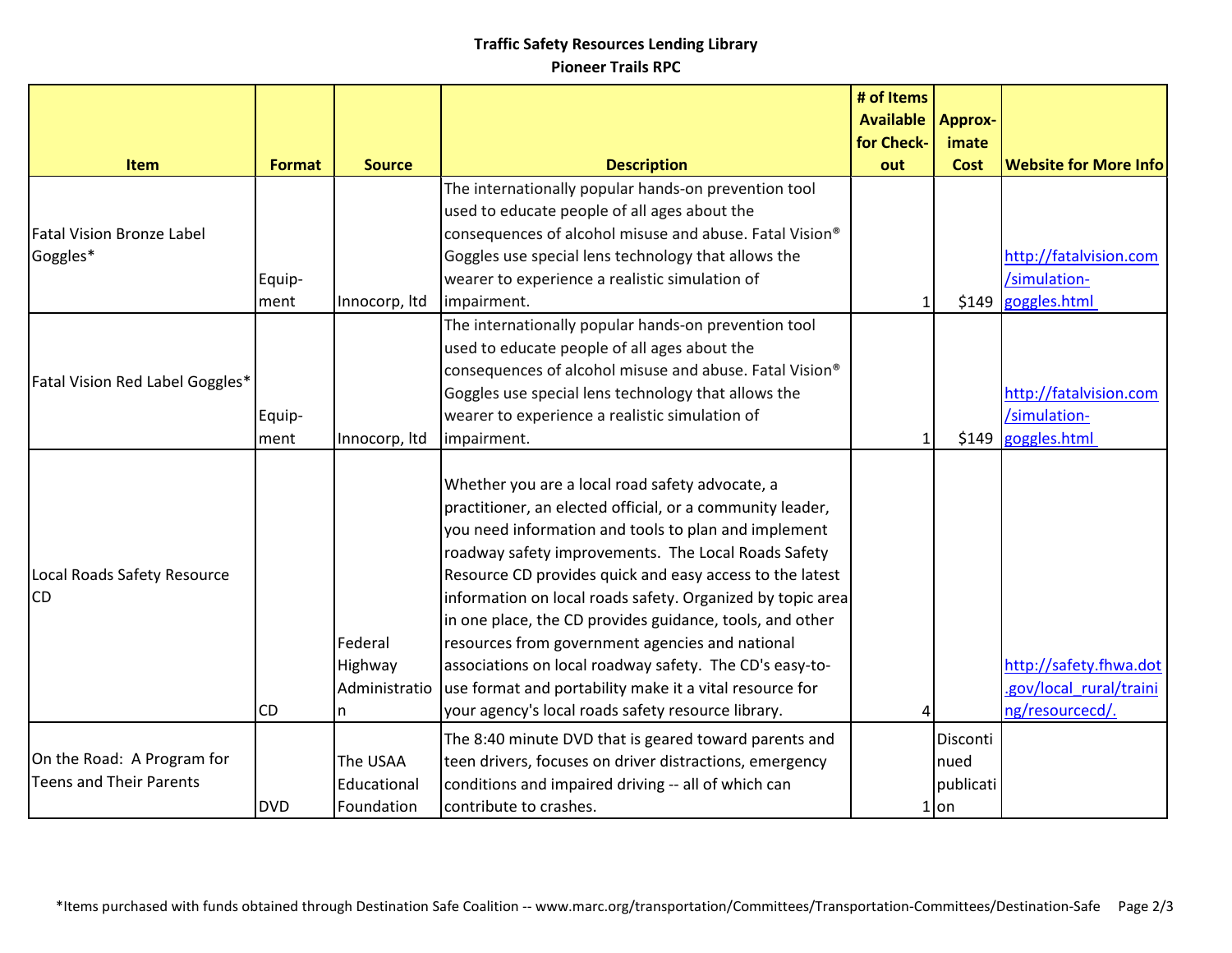|                                                                                                                            |               |                                     |                                                                                                                                                                                                                                                                                                                                                                                                                                                                                                                                                                                                | # of Items<br><b>Available</b> | <b>Approx-</b>                                    |                                                                                                |
|----------------------------------------------------------------------------------------------------------------------------|---------------|-------------------------------------|------------------------------------------------------------------------------------------------------------------------------------------------------------------------------------------------------------------------------------------------------------------------------------------------------------------------------------------------------------------------------------------------------------------------------------------------------------------------------------------------------------------------------------------------------------------------------------------------|--------------------------------|---------------------------------------------------|------------------------------------------------------------------------------------------------|
|                                                                                                                            |               |                                     |                                                                                                                                                                                                                                                                                                                                                                                                                                                                                                                                                                                                | for Check-                     | imate                                             |                                                                                                |
| <b>Item</b>                                                                                                                | <b>Format</b> | <b>Source</b>                       | <b>Description</b>                                                                                                                                                                                                                                                                                                                                                                                                                                                                                                                                                                             | out                            | <b>Cost</b>                                       | <b>Website for More Info</b>                                                                   |
| Safer Journey: Interactive<br>Pedestrian Safety Awareness                                                                  | CD-ROM        | Federal<br>Highway<br>Administratio | This interactive CD-ROM was developed to help rasie the<br>level of awareness among road users and safety<br>practitioners about the seriousness of pedestrian/motor<br>vehicle conflict. The areas of activity include: The<br>Journey-- lets you take a virtual journey. See if you can<br>make it safely to your destination and back home again;<br>The Quiz-- tests your knowledge of pedestrian safety; The<br>Library-- Lets you discover more about pedestrian safety<br>and how you can play an active role protecting your<br>pedestrians through community traffic safety programs. |                                | Availabl<br>e free of<br>charge<br>from<br>8 FHWA | http://www.safety.fh<br>wa.dot.gov/walk/orde<br>r/order2.htm.                                  |
| Smash Match Impairment<br>Challenge*                                                                                       | Game          | Innocorp, Itd                       | Smash Match <sup>™</sup> is a timed activity that involves the<br>matching and placing of simple traffic-related shapes on<br>the Smash Match™ mat, first without and then with the<br>impairing effect of the Fatal Vision® Goggles. This activity<br>shows that once our senses are impaired, our ability to<br>accomplish simple tasks is greatly diminished. The<br>instructor relates this experience to the tasks involved in<br>driving a motor vehicle and the significant risks<br>associated with driving impaired.                                                                  |                                |                                                   | http://fatalvision.com<br>/alcohol-prevention-<br>tools/smash-<br>\$99 match.html              |
| Your Choice                                                                                                                | <b>DVD</b>    | Innocorp, Itd                       | 27:03 minute DVD                                                                                                                                                                                                                                                                                                                                                                                                                                                                                                                                                                               | 1 <sup>1</sup>                 | \$15.95                                           | Discontinued<br>publication                                                                    |
| Roadworthy: A Parent's Guide<br>to Teaching Teens to Drive<br>(Twelve Lessons to Keep Your<br>Teen Alive Behind the Wheel) | <b>DVD</b>    | DriveSafeRide<br>Safe               | A one-hour DVD, divided into ten lessons, that explains<br>how a parent and a teen can make the learning to drive<br>process stress-free, safe and successful. Lessons include<br>mastering the country roads and handling inclement<br>weather conditions.                                                                                                                                                                                                                                                                                                                                    |                                |                                                   | http://www.drivesafer<br>idesafe.com/pages/ou<br>r-roadworthy-dvd-<br>\$25 includes-12-lessons |